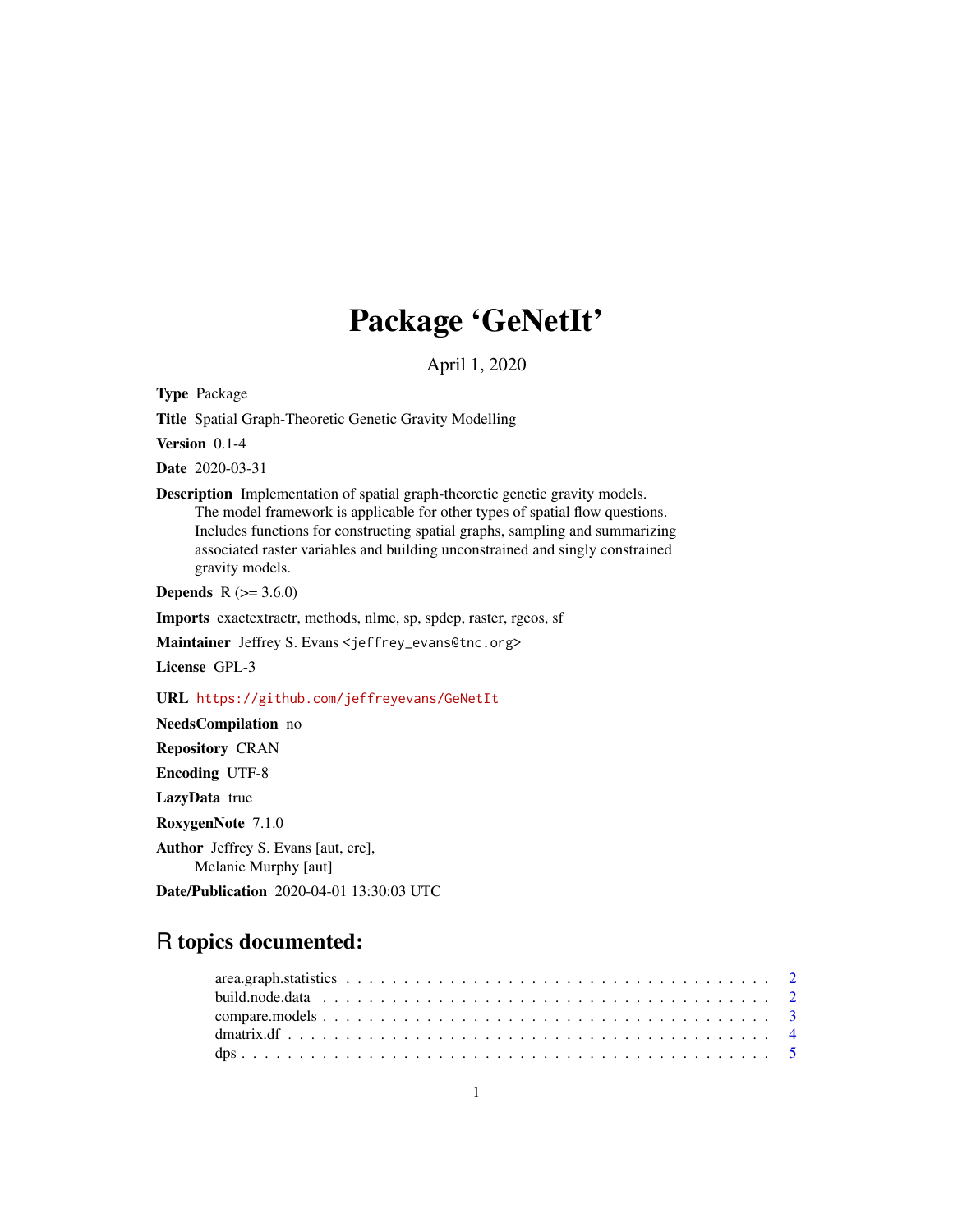# <span id="page-1-0"></span>2 build.node.data

| Index | 20 |
|-------|----|
|       |    |
|       |    |
|       |    |
|       |    |
|       |    |
|       |    |
|       |    |
|       |    |
|       |    |
|       |    |
|       |    |
|       |    |
|       |    |

area.graph.statistics *Statistics for edges (lines) based on a defined scale (area).*

#### Description

Samples rasters for each edge and calculates specified statistics for buffer distance

#### Usage

```
area.graph.statistics(...)
```
# Arguments

... Parameters to be passed to the modern version of the function

# Note

Please note that this function has been deprecated, please use graph.statistics with the buffer argument.

build.node.data *Build node data*

# Description

Helper function to build the origin/destination node data structure.

# Usage

```
build.node.data(x, group.ids, from.parms, to.parms = NULL)
```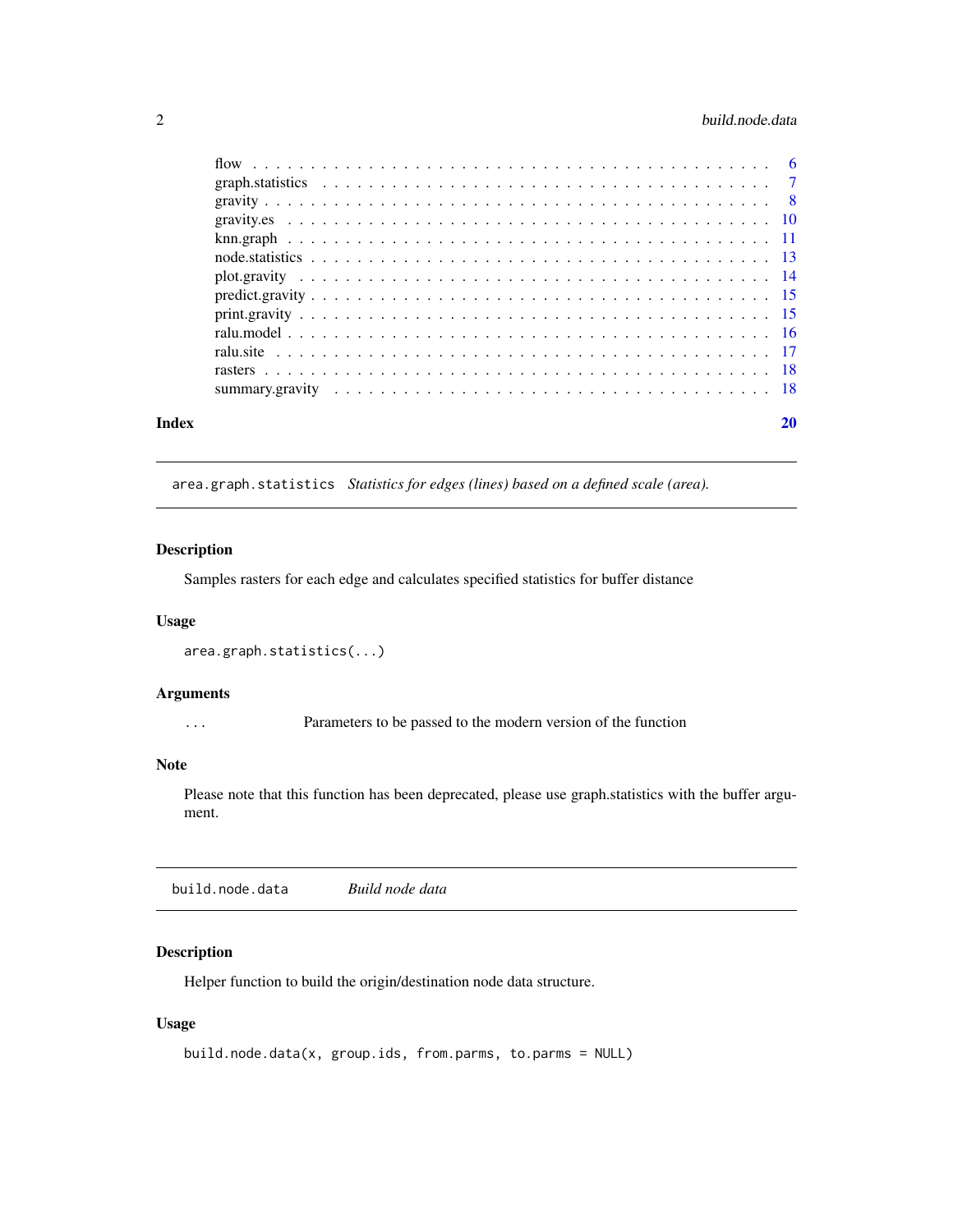# <span id="page-2-0"></span>compare.models 3

#### Arguments

|            | A data.frame containing node (site) data                                          |
|------------|-----------------------------------------------------------------------------------|
| group.ids  | Character vector of unique identifier that can be used to join to graph           |
| from.parms | Character vector of independent "from" variables                                  |
| to.parms   | Character vector of independent "to" variables. If NULL is the same as from parms |

#### Value

data.frame

#### Note

Unless a different set of parameters will be used as the destination (to) there is no need to define the argument "to.parms" and the "from.parm" will be used to define both set of parameters.

The resulting data.frame represents the origin (from) and destination (to) data structure for use in gravity model. This is node structure is also know in the gravity literature as producer (from) and attractor (to).

# Author(s)

Jeffrey S. Evans <jeffrey\_evans@tnc.org> and Melanie Murphy <melanie.murphy@uwyo.edu>

#### Examples

```
data(ralu.site)
# Build from/to site (node) level data structure
site.parms = c("AREA_m2", "PERI_m", "Depth_m", "TDS")
site <- build.node.data(ralu.site@data, group.ids = c("SiteName"),
                        from.parms = site.parms )
```
compare.models *Compare gravity models*

# Description

Prints diagnostic statistics for comparing gravity models

#### Usage

compare.models(...)

#### Arguments

... gravity model objects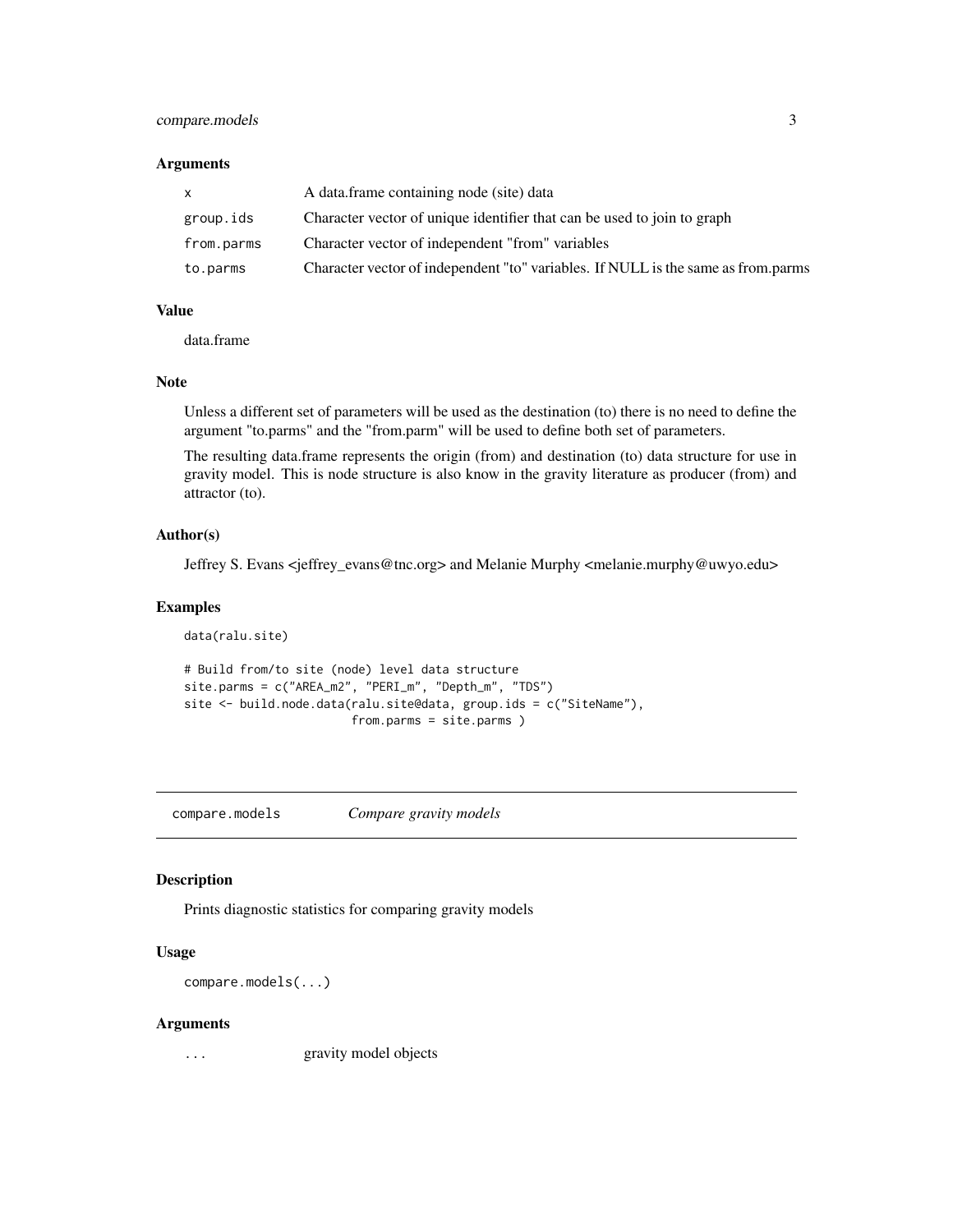#### <span id="page-3-0"></span>Details

Results include model name, AIX, BIC, log likelihood, RMSE and number of parameters

### Value

data.frame of competing model statistics

#### Author(s)

Jeffrey S. Evans <jeffrey\_evans@tnc.org> and Melanie Murphy <melanie.murphy@uwyo.edu>

#### References

Murphy M.A., R. Dezzani, D.S. Pilliod & A.S. Storfer (2010) Landscape genetics of high mountain frog metapopulations. Molecular Ecology 19(17):3634-3649

# Examples

```
library(nlme)
 data(ralu.model)
x = c("DEPTH_F", "HLI_F", "CTI_F", "cti", "ffp")( null \leftarrow gravity(y = "DPS", x = c("DISTANCE"), d = "DISTANCE",
                 group = "FROM_SITE", data = ralu.model, method = "ML") )
(gm_h1 \leq gravity(y = "DPS", x = x, d = "DISTANCE", group = "FROM_SITE",data = ralu.model, ln = FALSE, method="ML") )
(gm_h2 \leq - gravity(y = "DPS", x = x[1:3], d = "DISTANCE", group = "FROM_SITE",
                data = ralu.model, ln = FALSE, method="ML") )
(gm_h3 \leq gravity(y = "DPS", x = x[c(4:5)], d = "DISTANCE", group = "FROM_SITE",data = ralu.model, ln = FALSE, method="ML") )
```
compare.models(null, gm\_h1, gm\_h2, gm\_h3)

dmatrix.df *Distance matrix to data.frame*

#### Description

Coerces distance matrix to a data.frame object

#### Usage

dmatrix.df(x, rm.diag = TRUE)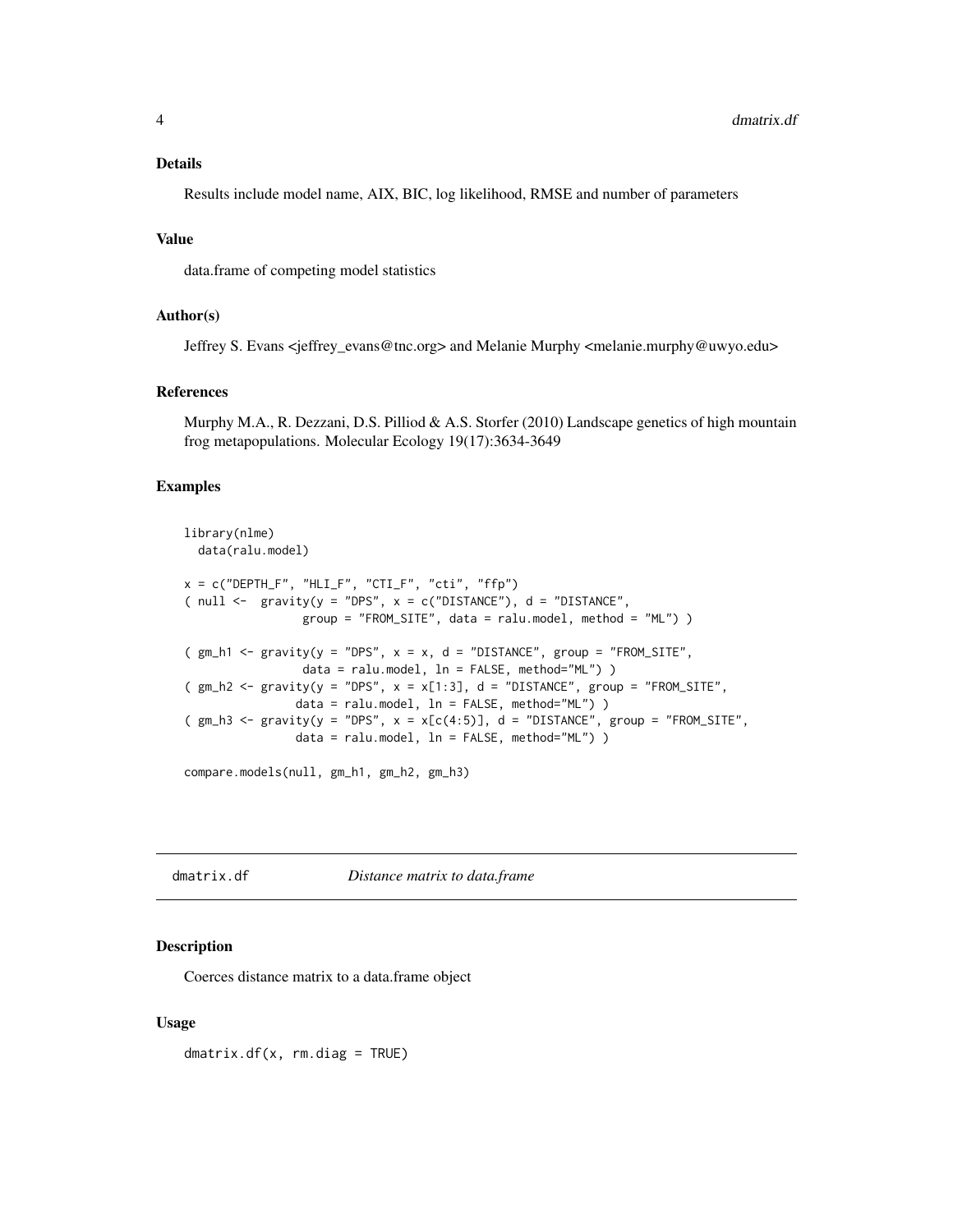<span id="page-4-0"></span> $\Delta p$ s 5

#### Arguments

| x       | Symmetrical distance matrix                       |
|---------|---------------------------------------------------|
| rm.diag | (TRUE/FALSE) remove matrix diagonal, self values. |

#### Value

data.frame object representing to and from values

# Note

Function results in data.frame object with "X1" (FROM), "X2" (TO) and "distance" columns. The FROM column represents to origin ID, TO represents destination ID and distance is the associated matrix distance. These results can be joined back to the graph object using either the origin or destination ID's.

#### Author(s)

Jeffrey S. Evans <jeffrey\_evans@tnc.org> and Melanie Murphy <melanie.murphy@uwyo.edu>

#### Examples

```
library(sp)
pts <- cbind( x=runif(15, 480933, 504250), y=runif(15, 4479433, 4535122))
 pts <- SpatialPointsDataFrame(pts,
           data.frame(ID=paste("ob",1:nrow(pts),sep="")))
# Create distance matrix
dm <- spDists(pts, pts)
  colnames(dm) <- pts@data[,"ID"]
  rownames(dm) <- pts@data[,"ID"]
# Coerce to data.frame with TO and FROM ID's and associated distance
dm.df <- dmatrix.df(dm)
 head(dm.df)
```
dps *dps genetic distance matrix for Columbia spotted frog (Rana luteiventris)*

# Description

Subset of data used in Murphy et al., (2010)

# Format

A 29 x 29 genetic distance matrix: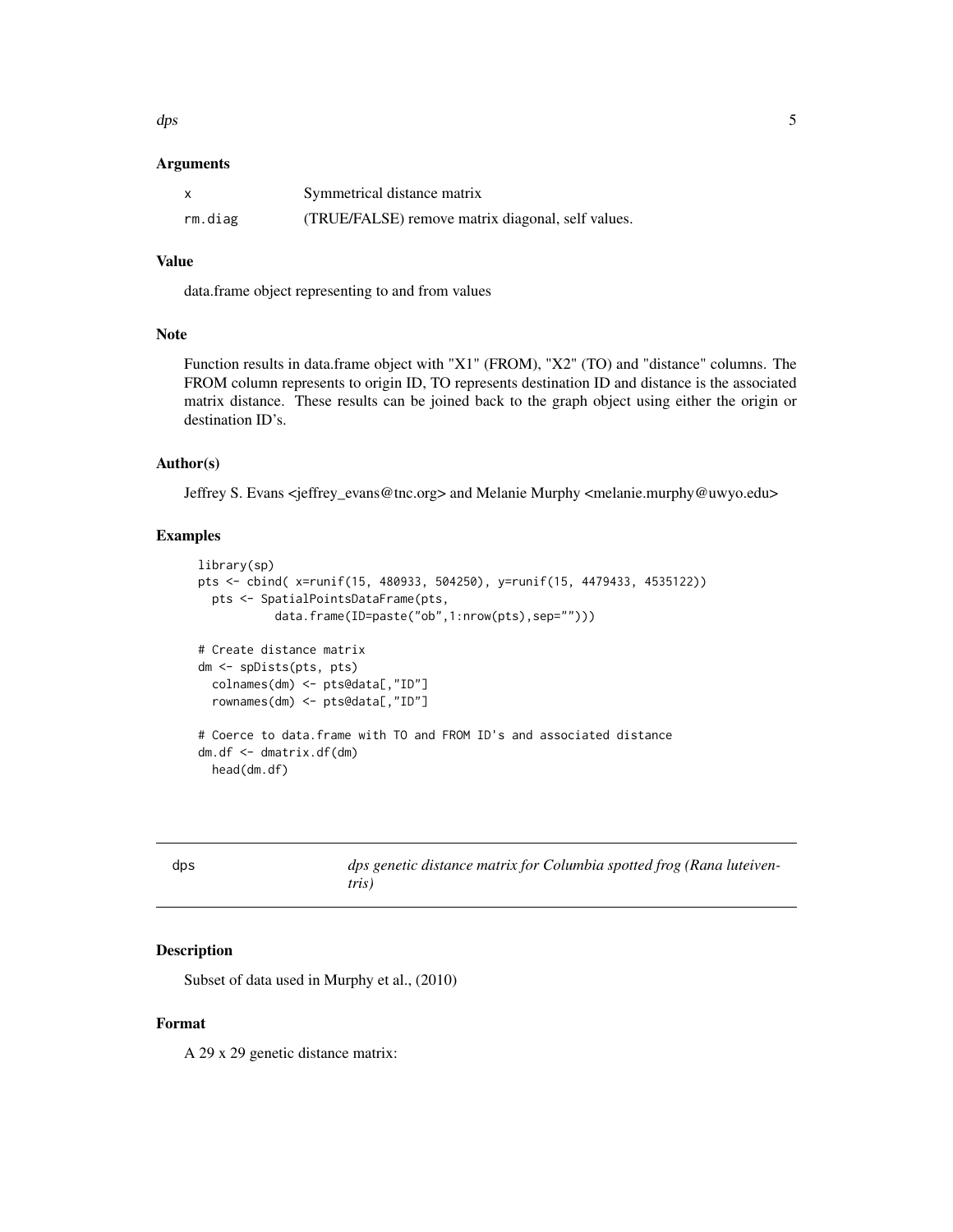# <span id="page-5-0"></span>References

Murphy M.A., R. Dezzani, D.S. Pilliod & A.S. Storfer (2010) Landscape genetics of high mountain frog metapopulations. Molecular Ecology 19(17):3634-3649

flow *Convert distance to flow*

# Description

Converts distance to flow (1-d) with or without data standardization

#### Usage

```
flow(x, standardize = FALSE, rm.na = FALSE, diag.value = NA)
```
# Arguments

| X           | A numeric vector or matrix object representing distances                                         |
|-------------|--------------------------------------------------------------------------------------------------|
| standardize | (FALSE/TRUE) Row-standardize the data before calculating flow                                    |
| rm.na       | (TRUE/FALSE) Should NA's be removed, if FALSE (default) the will be re-<br>tained in the results |
| diag.value  | If x is a matrix, what diagonal matrix values should be used (default is NA)                     |

# Value

A vector or matrix representing flow values

# Author(s)

Jeffrey S. Evans <jeffrey\_evans@tnc.org> and Melanie Murphy <melanie.murphy@uwyo.edu>

# Examples

```
#### On a distance vector
flow(runif(10,0,1))flow(runif(10,0,500), standardize = TRUE)
# With NA's
d <- runif(10, 0,1)
 d[2] < -NAflow(d)
flow(d, rm.na=TRUE)
#### On a distance matrix
dm \leq as.matrix(dist(runif(5,0,1), diag = TRUE, upper = TRUE))flow(dm)
```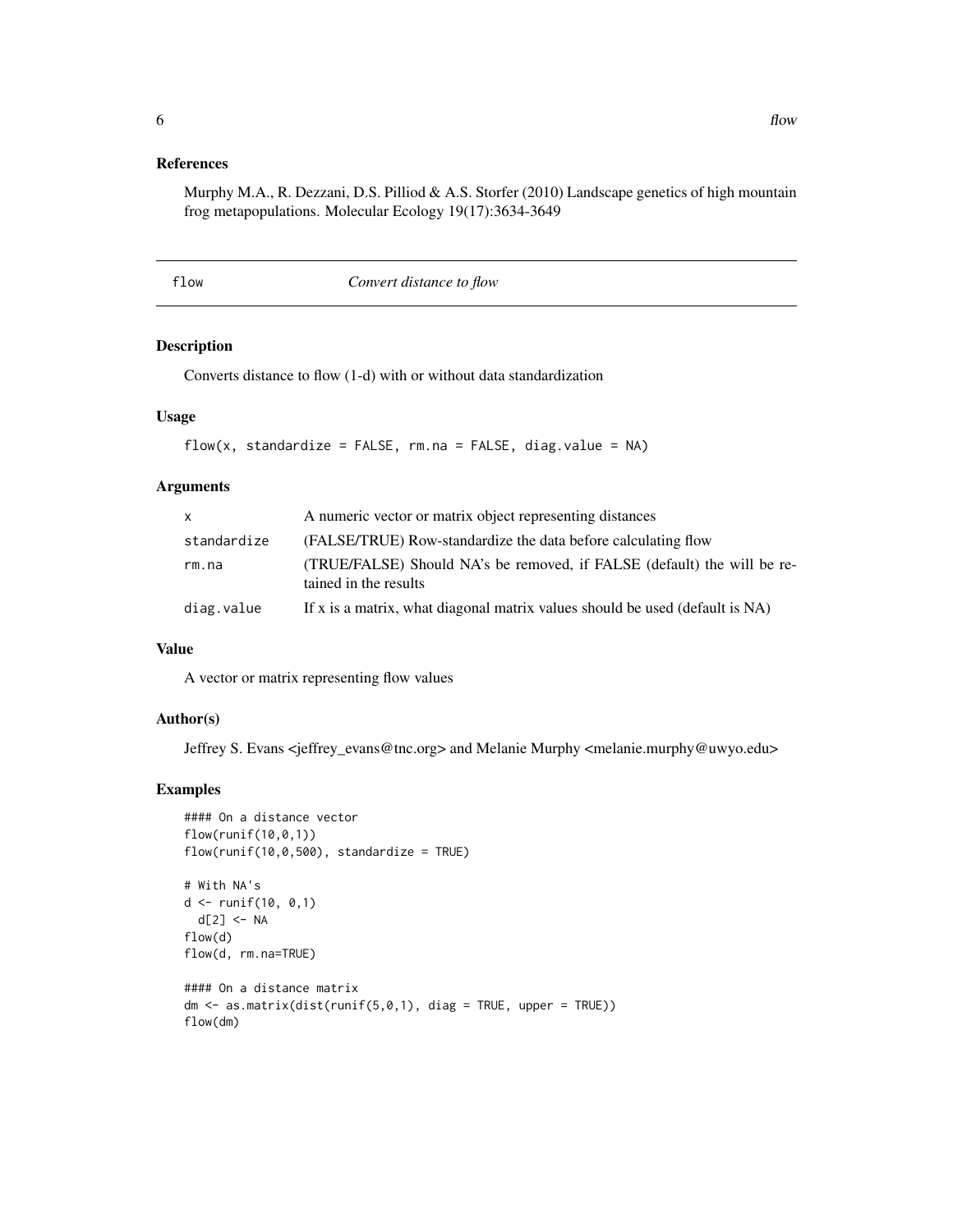<span id="page-6-0"></span>graph.statistics *Point sample and statistics for edges (lines)*

#### Description

Samples rasters for each edge and calculates specified statistics

### Usage

```
graph.statistics(x, r, stats = c("min", "mean", "max"), buffer = NULL)
```
### Arguments

| X      | sp SpatialLinesDataFrame or sf LINE object                                                   |
|--------|----------------------------------------------------------------------------------------------|
| r      | A rasterLayer, rasterStack or rasterBrick object                                             |
| stats  | Statistics to calculate. If vectorized, can pass a custom statistic function.                |
| buffer | Buffer distance, radius in projection units. For statistics based on edge buffer<br>distance |

## Value

data.frame object of statistics

#### Note

...

# Examples

```
library(sp)
library(spdep)
library(raster)
 data(rasters)
 data(ralu.site)
xvars <- stack(rasters)
 dist.graph <- knn.graph(ralu.site, row.names = ralu.site$SiteName,
                          max.dist = 1500)
 str(dist.graph@data)
skew \leq function(x, na.rm = TRUE) {
          if (na.rm) x \leftarrow x[:is.na(x)]sum( (x - mean(x)) ^ 3) / ( length(x) * sd(x) ^ 3 )
 }
```
# Moments on continuous raster data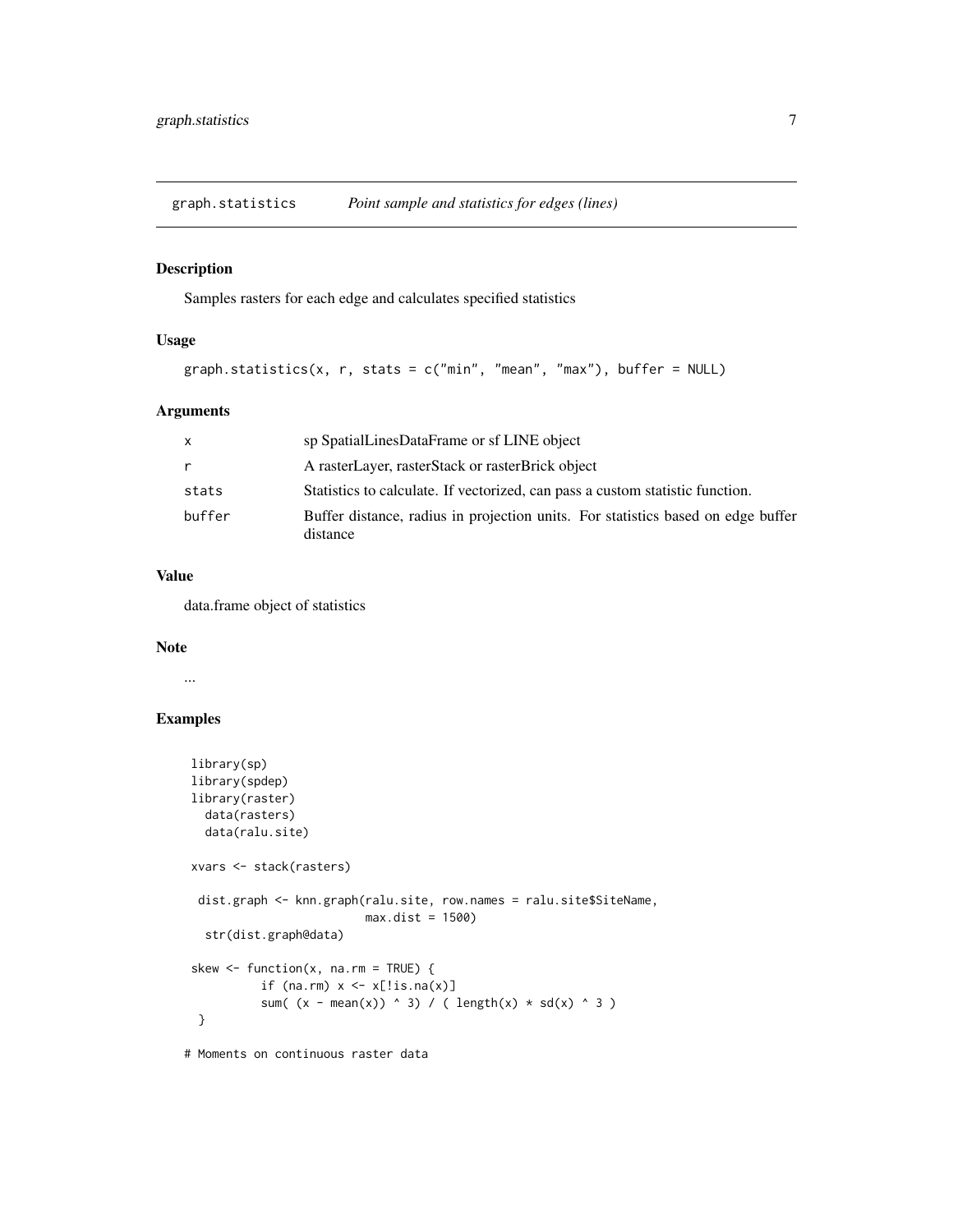```
system.time( {
 stats <- graph.statistics(dist.graph, r = xvars[[-6]],
              stats = c("min", "median", "max", "var", "skew"))
} )
# Proportional function on nominal raster data
p \leftarrow function(x) \{ length(x[x < 52]) / length(x) \}system.time( {
  nstats <- graph.statistics(dist.graph, r = xvars[[6]],
              stats = "p")} )
# Based on 500m buffer distance around line(s)
system.time( {
 stats <- graph.statistics(dist.graph, r = xvars[[-6]],
              stats = c("min", "median", "max", "var", "skew"),
 buffer = 500)
} )
dist.graph@data <- data.frame(dist.graph@data, stats, nstats)
  str(dist.graph@data)
```

| gravity | Gravity model |
|---------|---------------|
|         |               |

Implements Murphy et al., (2010) gravity model

# Usage

```
gravity(y, x, d, group, data, ln = TRUE, constrained = TRUE, ...)
```

| y            | Name of dependent variable                                                  |
|--------------|-----------------------------------------------------------------------------|
| $\mathsf{x}$ | Character vector of independent variables                                   |
| d            | Name of column containing distance                                          |
| group        | Name of grouping column (from or to)                                        |
| data         | data.frame object containing model data                                     |
| ln           | Natural log transform data (TRUE/FALSE)                                     |
| constrained  | Specify constrained model, if FALSE a linear model (lm) is run (TRUE/FALSE) |
| $\ddots$ .   | Additional argument passed to nlme or lm                                    |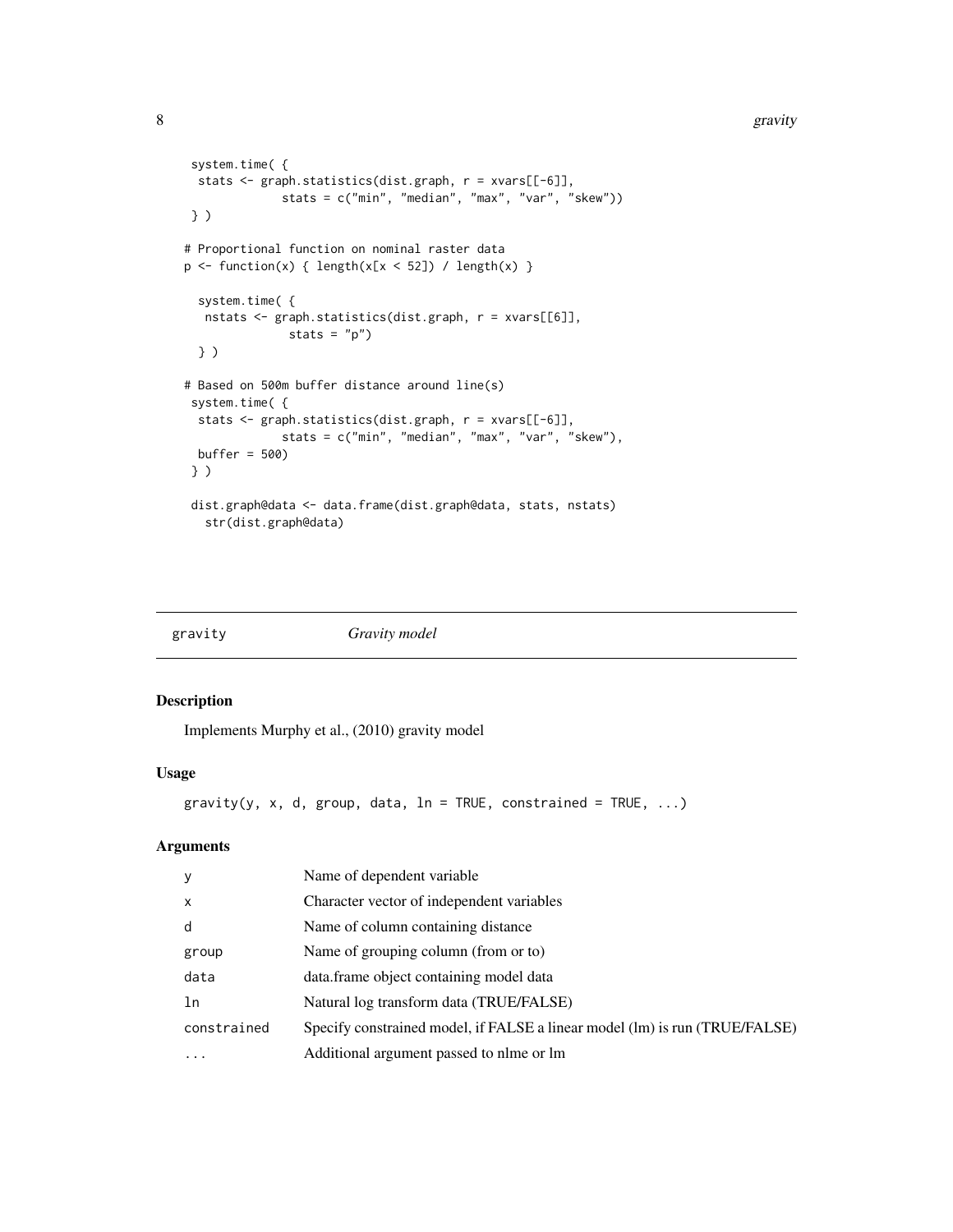#### <span id="page-8-0"></span>gravity **9**

#### Details

The "group" factor defines the singly constrained direction (from or to) and the grouping structure for the origins. To specify a null (distance only or IBD) model just omit the x argument.

By default constrained models are fit by maximizing the restricted log-likelihood (REML), for maximum likelihood use the type="ML" argument which is passed to the lme function. If ln=TRUE the input data will be log transformed

#### Value

formula Model formula gravity Gravity model AIC AIC value for selected model log.likelihood Restricted log-likelihood at convergence x data.frame of independent variables y Vector of dependent variable groups Ordered factor vector of grouping variable fit Model Fitted Values

#### **Note**

Depends: nlme, lattice

#### Author(s)

Jeffrey S. Evans <jeffrey\_evans@tnc.org> and Melanie Murphy <melanie.murphy@uwyo.edu>

# References

Murphy, M. A. & J.S. Evans. (in prep). GenNetIt: graph theoretical gravity modeling for landscape genetics

Murphy M.A., R. Dezzani, D.S. Pilliod & A.S. Storfer (2010) Landscape genetics of high mountain frog metapopulations. Molecular Ecology 19(17):3634-3649

#### See Also

[groupedData](#page-0-0) for how grouping works in constrained model

[lme](#page-0-0) for constrained model ... options

[lm](#page-0-0) for linear model ... options

# Examples

```
library(nlme)
data(ralu.model)
str(ralu.model)
```
# Gravity model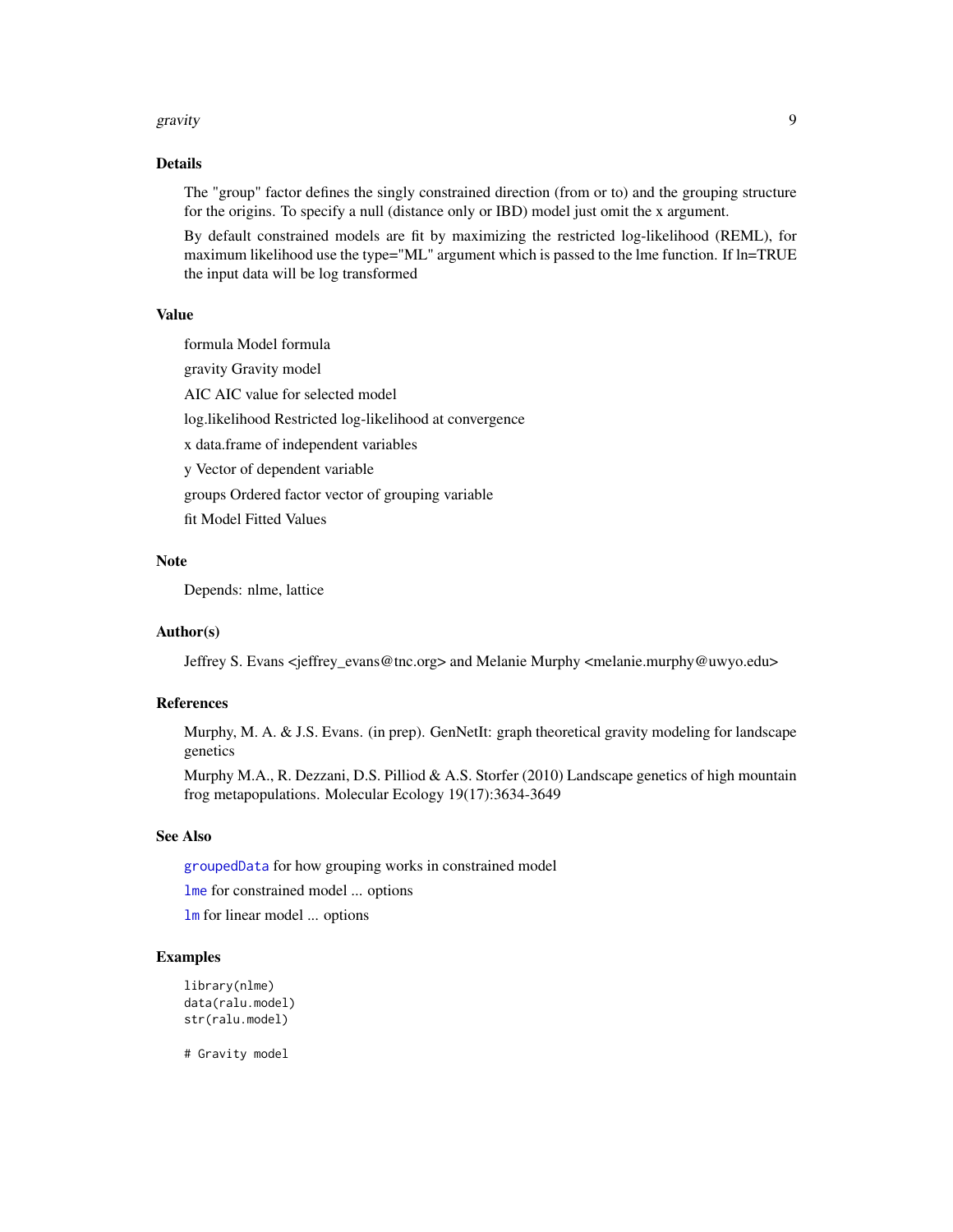```
x = c("DEPTH_F", "HLI_F", "CTI_F", "cti", "ffp")( gm \leq gravity(y = "DPS", x = x, d = "DISTANCE", group = "FROM_SITE",
               data = ralu.model, ln = FALSE) )
# Plot gravity results
par(mfrow=c(2,3))
  for (i in 1:6) { plot(gm, type=i) }
# log likelihood of competing models
x = c("DEPTH_F", "HLI_F", "CTI_F", "cti", "ffp")for(i in x[-1]) {
  x1 = c(x[1], x[-which(x %in % i)])11 \leq gravity(y = "DPS", x = x1, d = "DISTANCE", group = "FROM_SITE",
                data = ralu.model, ln = FALSE)$log.likelihood
 cat("log likelihood for parameter set:", "(",x1,")", "=", ll, "\n")
}
# Distance only (IBD) model
gravity(y = "DPS", d = "DISTANCE", group = "FROM_SITE",data = ralu.model, ln = FALSE)
```
gravity.es *Effect Size*

Description

Cohen's D effect size for gravity models

#### Usage

gravity.es(x, actual.n = FALSE, alpha =  $0.95$ )

#### Arguments

|          | gravity model object                                                                  |
|----------|---------------------------------------------------------------------------------------|
| actual.n | (FALSE/TRUE) Use actual N or degrees of freedom in calculating Confidence<br>Interval |
| alpha    | confidence interval                                                                   |

# Details

Calculate Cohen's D statistic for each effect in a gravity model object

#### Value

data.frame of parameter effect size

<span id="page-9-0"></span>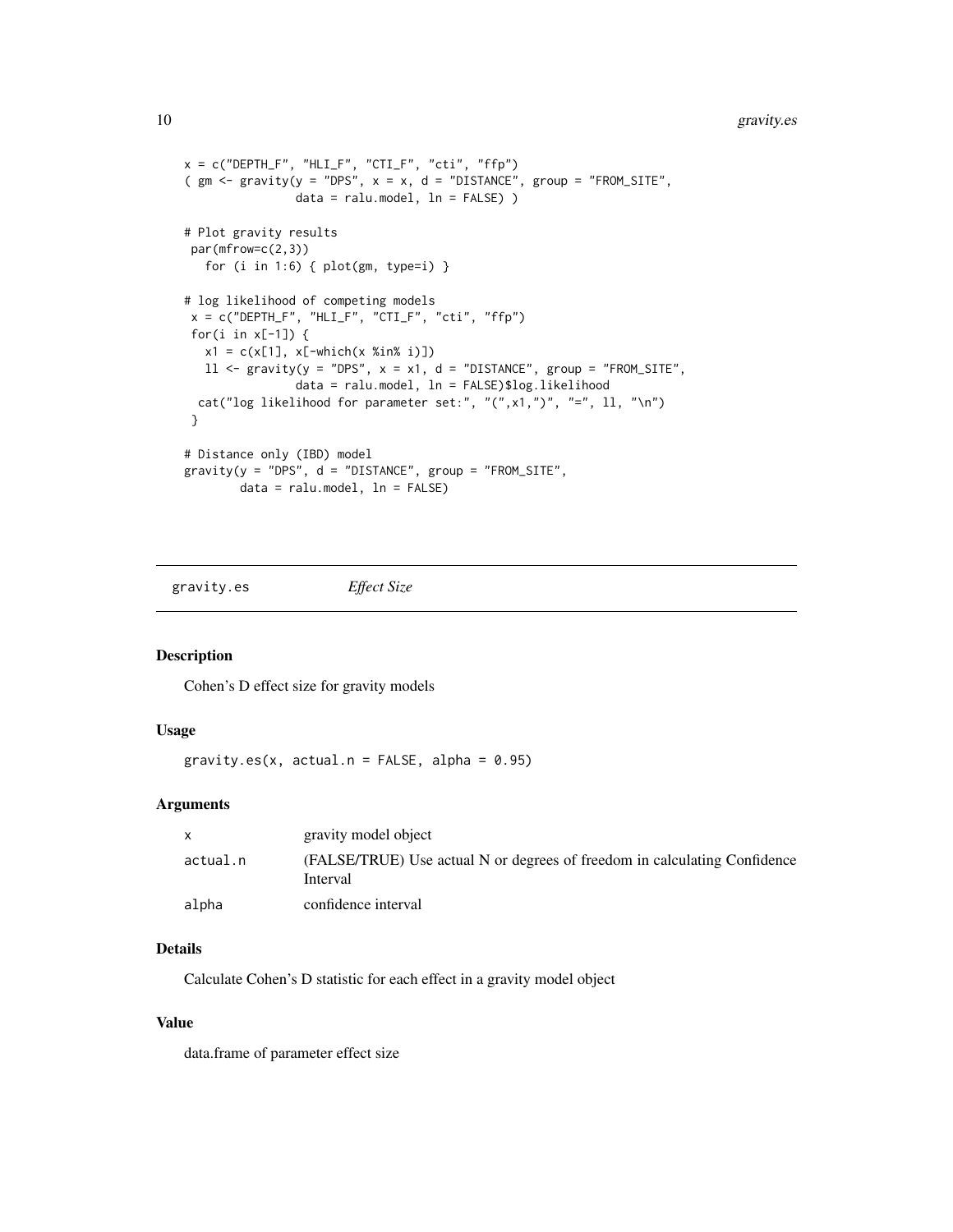#### <span id="page-10-0"></span>knn.graph 11

#### Author(s)

Jeffrey S. Evans <jeffrey\_evans@tnc.org> and Melanie Murphy <melanie.murphy@uwyo.edu>

#### References

Murphy M.A., R. Dezzani, D.S. Pilliod & A.S. Storfer (2010) Landscape genetics of high mountain frog metapopulations. Molecular Ecology 19(17):3634-3649

Cohen, J. (1988) Statistical power for the behavioral sciences (2nd ed.). Hillsdale, NJ: Erlbaum

#### Examples

```
library(nlme)
  data(ralu.model)
x = c("DEPTH_F", "HLI_F", "CTI_F", "cti", "ffp")gm_h1 <- gravity(y = "DPS", x = x, d = "DISTANCE", group = "FROM_SITE",
                data = ralu.model, ln = FALSE, method="ML")
```
gravity.es(gm\_h1)

#### knn.graph *Saturated or K Nearest Neighbor Graph*

#### Description

Creates a kNN or saturated graph SpatialLinesDataFrame object

#### Usage

```
knn.graph(
  x,
  row.names = NULL,
 k = NULL,max.dist = NULL,sym = FALSE,
  long.lat = FALSE,
  drop.lower = FALSE
\mathcal{L}
```

| x         | sp SpatialPointsDataFrame object                         |
|-----------|----------------------------------------------------------|
| row.names | Unique row names assigned to results                     |
| k.        | K nearest neighbors, defaults to saturated $(n(x) - 1)$  |
| max.dist  | Maximum length of an edge (used for distance constraint) |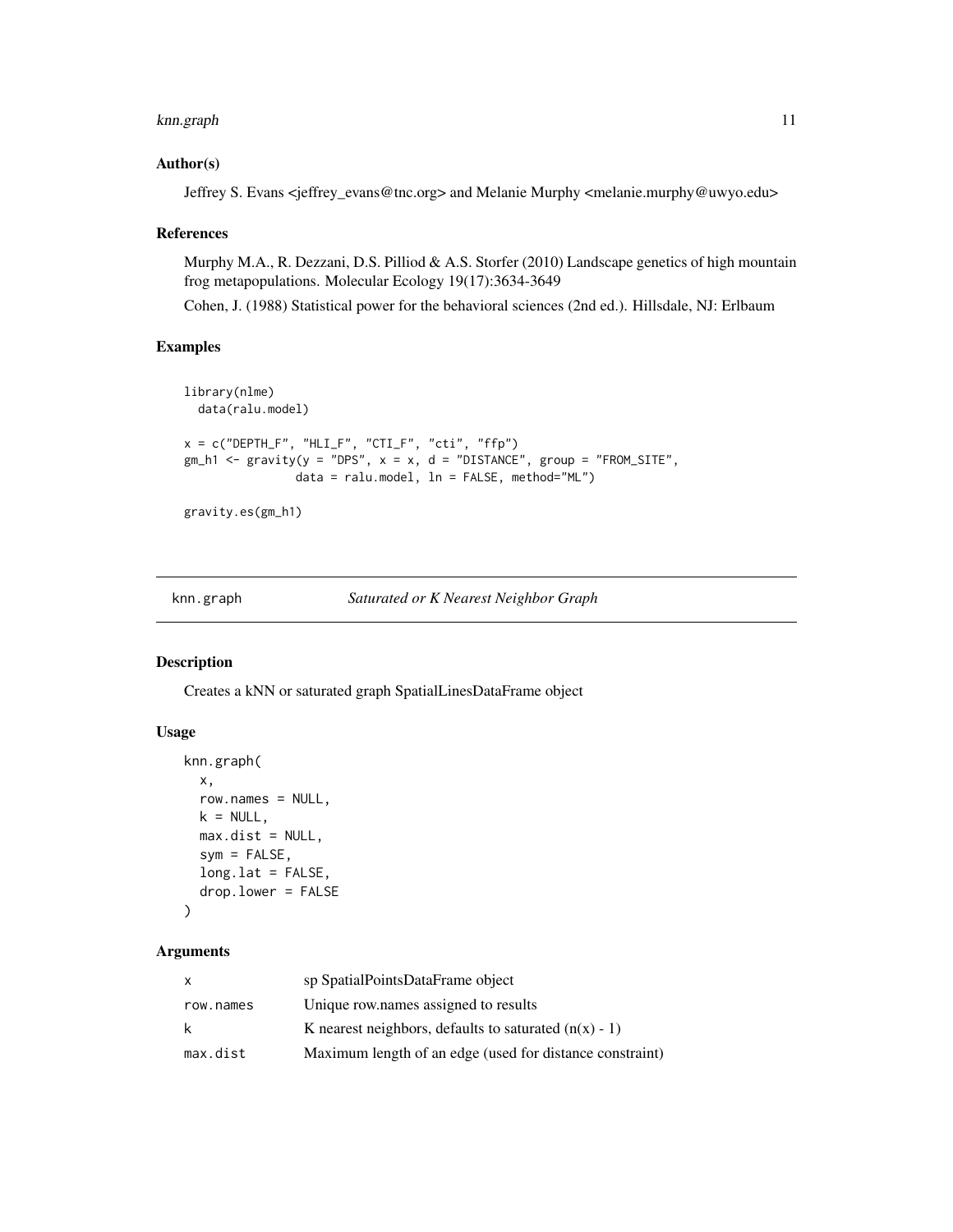| svm        | Create symmetrical graph (FALSE/TRUE)                                                                                  |
|------------|------------------------------------------------------------------------------------------------------------------------|
| long.lat   | (FALSE/TRUE) Coordinates are longitude-latitude decimal degrees, in which<br>case distances are measured in kilometers |
| drop.lower | (FALSE/TRUE) Drop lower triangle of matrix (duplicate edges)                                                           |

# Value

SpatialLinesDataFrame object with:

- i Name of column in x with FROM (origin) index
- j Name of column in x with TO (destination) index
- from\_ID Name of column in x with FROM (origin) region ID
- to\_ID Name of column in x with TO (destination) region ID
- length Length of each edge (line) in projection units or kilometers if long.lat = TRUE

# Note

...

# Author(s)

Jeffrey S. Evans [jeffrey\\_evans@tnc.org](mailto:jeffrey_evans@tnc.org) and Melanie Murphy [melanie.murphy@uwyo.edu](mailto:melanie.murphy@uwyo.edu)

#### References

Murphy, M. A. & J.S. Evans. (in prep). "GenNetIt: gravity analysis in R for landscape genetics"

Murphy M.A., R. Dezzani, D.S. Pilliod & A.S. Storfer (2010) Landscape genetics of high mountain frog metapopulations. Molecular Ecology 19(17):3634-3649

# Examples

```
library(sp)
  data(ralu.site)
 # Saturated spatial graph
 sat.graph <- knn.graph(ralu.site, row.names=ralu.site@data[,"SiteName"])
  head(sat.graph@data)
 # Distanced constrained spatial graph
dist.graph <- knn.graph(ralu.site, row.names=ralu.site@data[,"SiteName"],
                         max.dist = 5000)
opar <- par(no.readonly=TRUE)
par(mfrow=c(1,2))
plot(sat.graph, col="grey")
 points(ralu.site, col="red", pch=20, cex=1.5)
    box()
     title("Saturated graph")
plot(dist.graph, col="grey")
```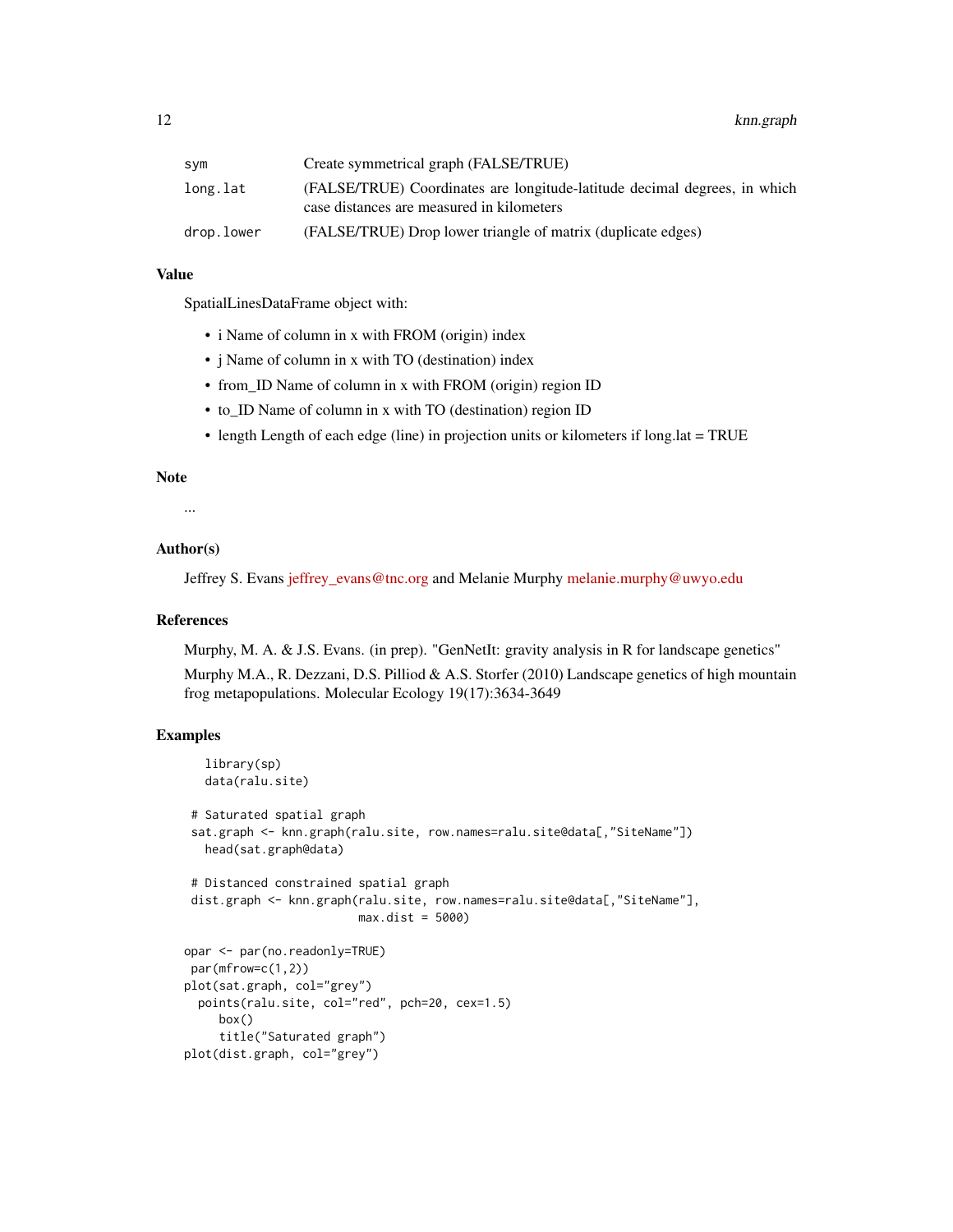# <span id="page-12-0"></span>node.statistics 13

```
points(ralu.site, col="red", pch=20, cex=1.5)
    box()
     title("Distance constrained graph")
par(opar)
```
node.statistics *raster statistics for nodes*

#### Description

returns raster value or statistics (based on specified radius) for node

# Usage

```
node.statistics(x, r, buffer = NULL, stats = c("min", "median", "max"))
```
### Arguments

|        | sp class SpatialPointsDataFrame object                                        |
|--------|-------------------------------------------------------------------------------|
|        | A rasterLayer, rasterStack or rasterBrick object                              |
| buffer | Buffer distance, radius in projection units                                   |
| stats  | Statistics to calculate. If vectorized, can pass a custom statistic function. |

# Value

data.frame object of at-node raster values or statistics

#### Note

If no buffer is specified, at-node raster values are returned

# Examples

```
library(sp)
library(spdep)
library(raster)
  data(rasters)
  data(ralu.site)
xvars <- stack(rasters)
skew \leq function(x, na.rm = TRUE) {
          if (na.rm) x \leftarrow x[:is.na(x)]sum( (x - mean(x)) ^ 3) / ( length(x) * sd(x) ^ 3 )
}
```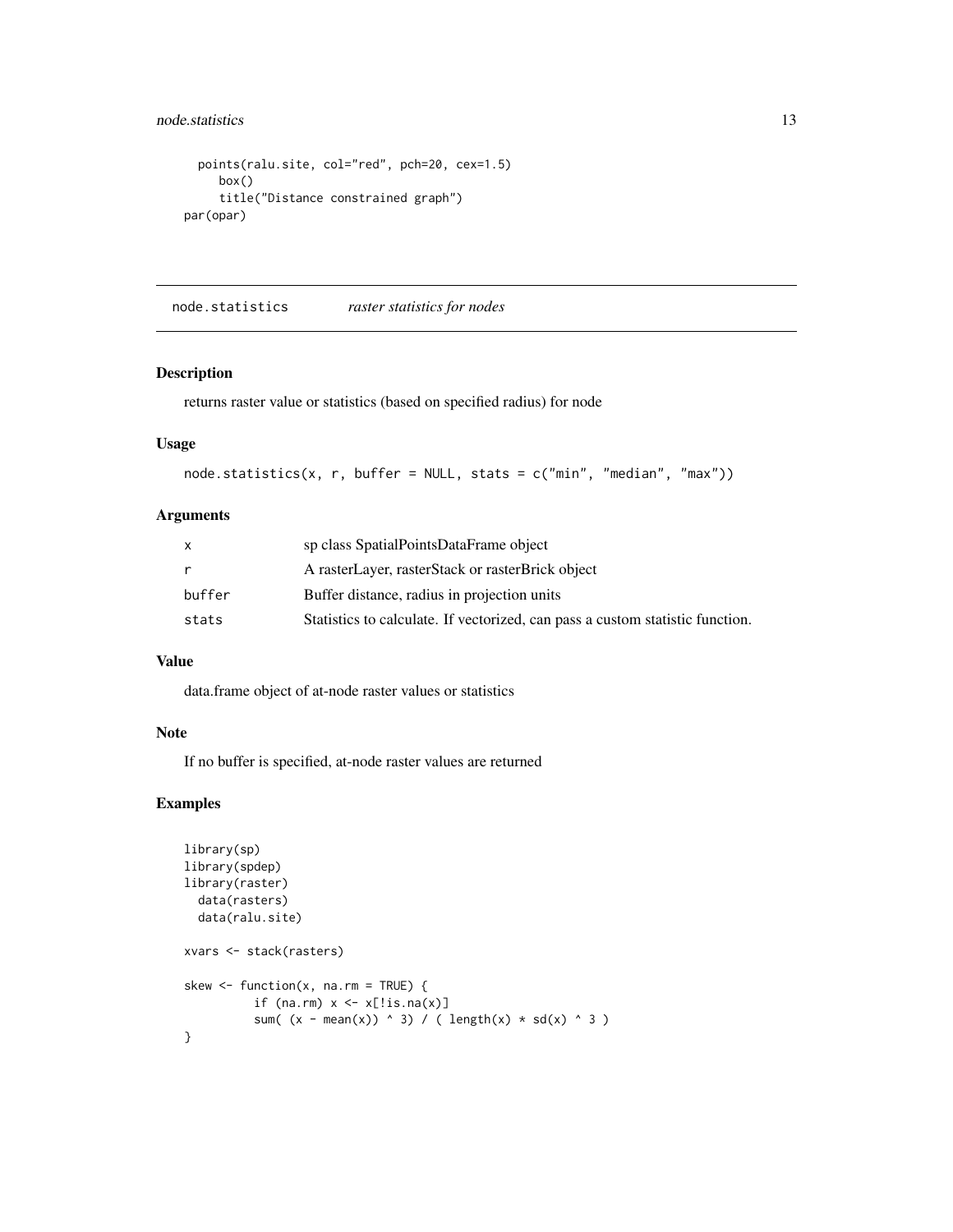```
# without buffer (values at point)
system.time( {
stats <- node.statistics(ralu.site, r = xvars[[-6]],
             stats = c("min", "median", "max", "var", "skew"))
} )
# with 1000m buffer (values around points)
system.time( {
stats \leq node.statistics(ralu.site, r = xvars[[-6]], buffer = 1000,
             stats = c("min", "median", "max", "var", "skew"))
} )
dist.graph@data <- data.frame(dist.graph@data, stats, nstats)
  str(dist.graph@data)
```

```
plot.gravity Plot gravity model
```
Diagnostic plots gravity model with 6 optional plots.

#### Usage

## S3 method for class 'gravity'  $plot(x, type = 1, ...)$ 

#### Arguments

| $\times$ | Object of class gravity                     |
|----------|---------------------------------------------|
| type     | Type of plot (default 1, model structure I) |
| .        | Ignored                                     |

# Value

defined plot

### Note

Plot types available: 1 - Model structure I, 2 - Model structure II, 3 - Q-Q Normal - Origin random effects, 4 - Q-Q Normal - Residuals , 5 - Fitted values, 6 - Distribution of observed verses predicted Depends: nlme, lattice

# Author(s)

Jeffrey S. Evans <jeffrey\_evans@tnc.org> and Melanie Murphy <melanie.murphy@uwyo.edu>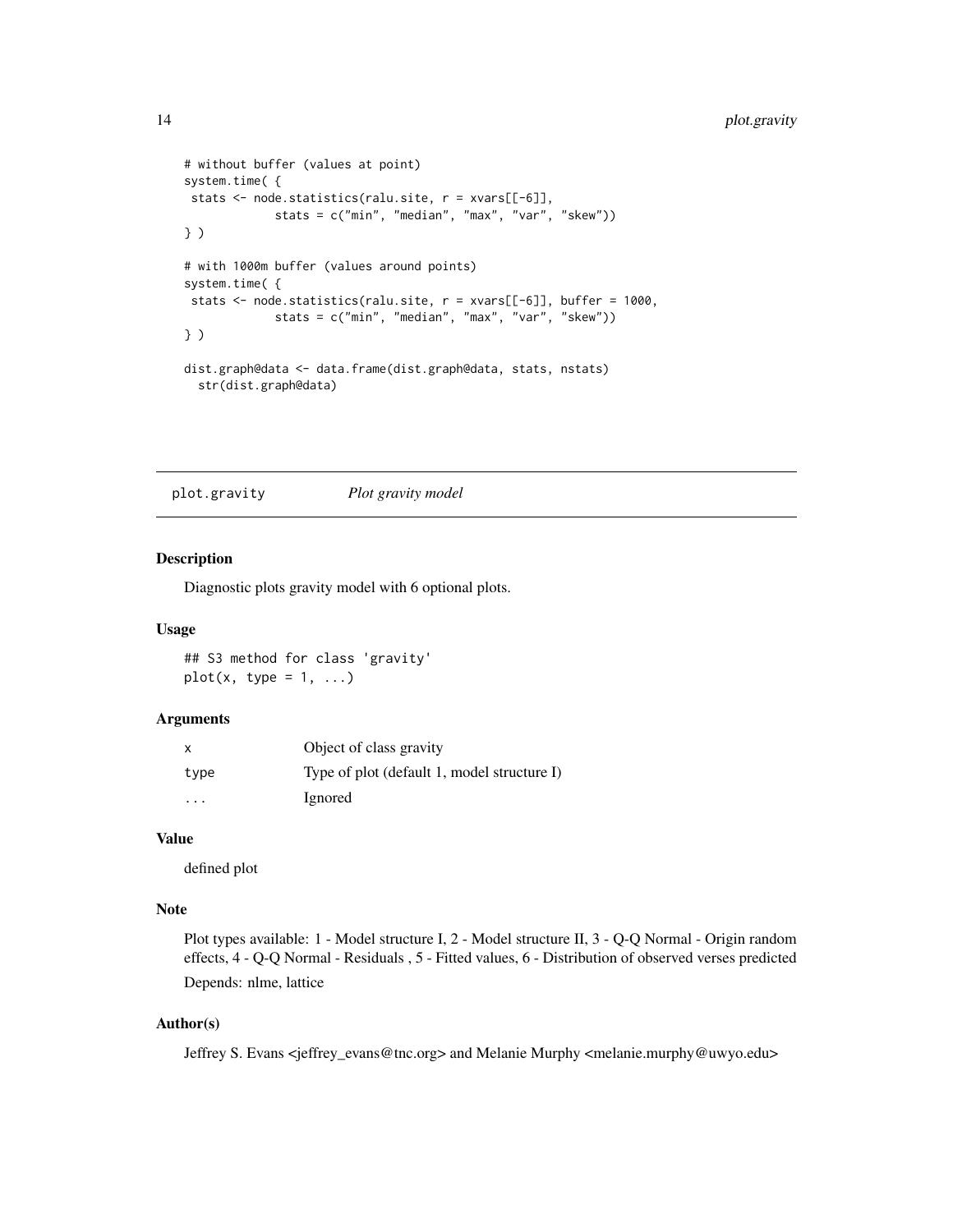# <span id="page-14-0"></span>predict.gravity 15

# References

Murphy, M. A. & J.S. Evans. (in prep). "GenNetIt: gravity analysis in R for landscape genetics"

Murphy M.A., R. Dezzani, D.S. Pilliod & A.S. Storfer (2010) Landscape genetics of high mountain frog metapopulations. Molecular Ecology 19(17):3634-3649

predict.gravity *Predict gravity model*

# Description

predict method for class "gravity"

# Usage

## S3 method for class 'gravity' predict(object, newdata, ...)

# Arguments

| object   | Object of class gravity                                                 |
|----------|-------------------------------------------------------------------------|
| newdata  | New data, matching model parameters, used for obtaining the predictions |
| $\cdots$ | Arguments passed to predict. Ime or predict. Im                         |

# Value

Model predictions

print.gravity *Print gravity model*

#### Description

summary method for class "gravity"

#### Usage

## S3 method for class 'gravity'  $print(x, \ldots)$ 

|   | Object of class gravity |
|---|-------------------------|
| . | Ignored                 |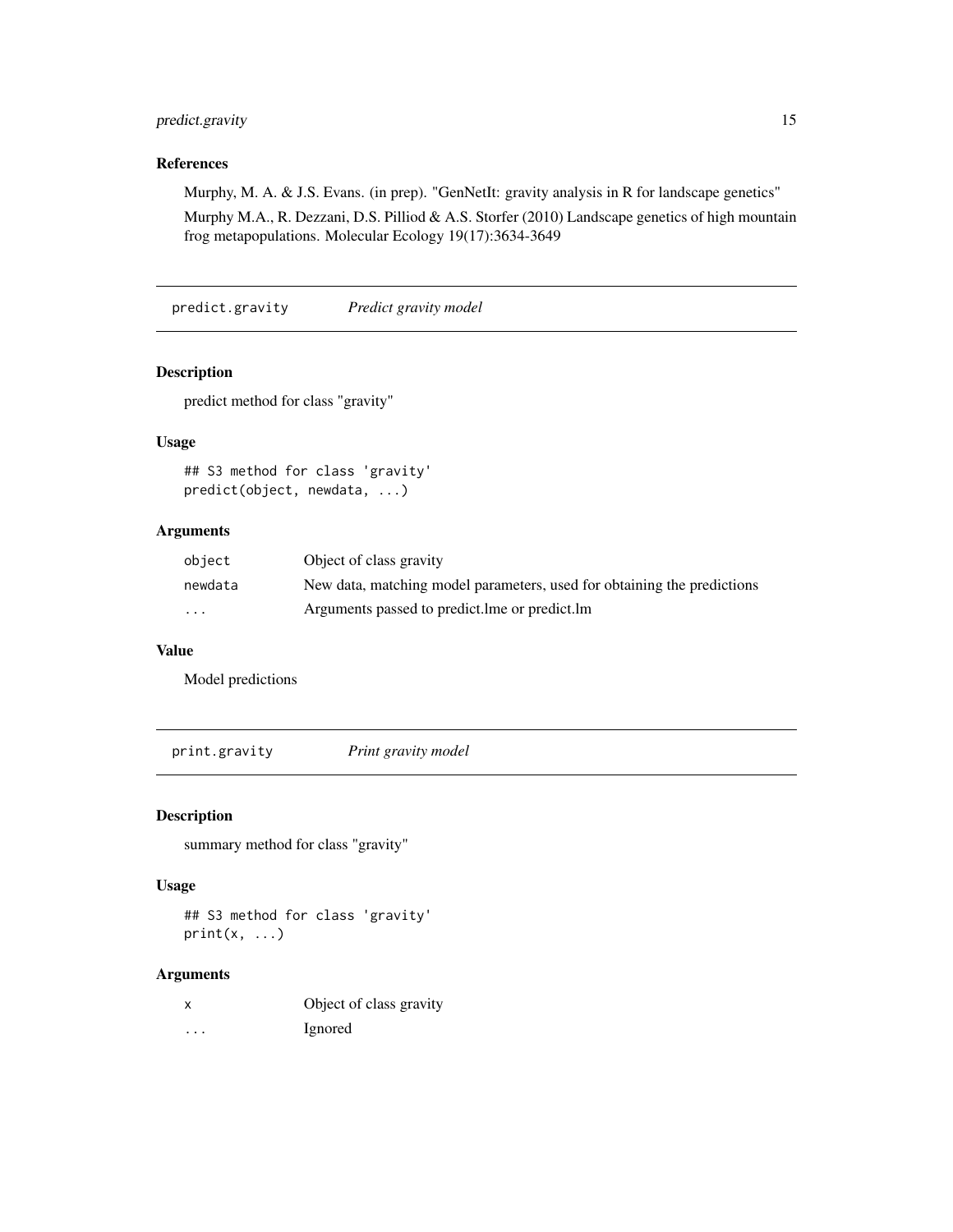<span id="page-15-0"></span>

Subset of data used in Murphy et al., (2010)

#### Format

A data.frame with 190 rows (sites) and 19 columns (covariates):

ARMI\_ID Unique ID

FROM\_SITE Unique from site ID

TO\_SITE Unique to site ID

FST FST genetic distance

DPS DPS genetic distance

DISTANCE Graph edge distance

DEPTH\_F At site water depth

HLI\_F Heat Load Index

CTI\_F Wetness Index

DEPTH\_T At site water depth

HLI\_T Heat Load Index

CTI\_T Wetness Index

- hli Heat Load Index
- cti Wetness Index

ffp Frost Free Period

err27 Roughness at 27x27 scale

rsp Relative Slope Position

ridge Percent Ridge Line

hab\_ratio Ratio of suitable dispersal habitat

# References

Murphy M.A., R. Dezzani, D.S. Pilliod & A.S. Storfer (2010) Landscape genetics of high mountain frog metapopulations. Molecular Ecology 19(17):3634-3649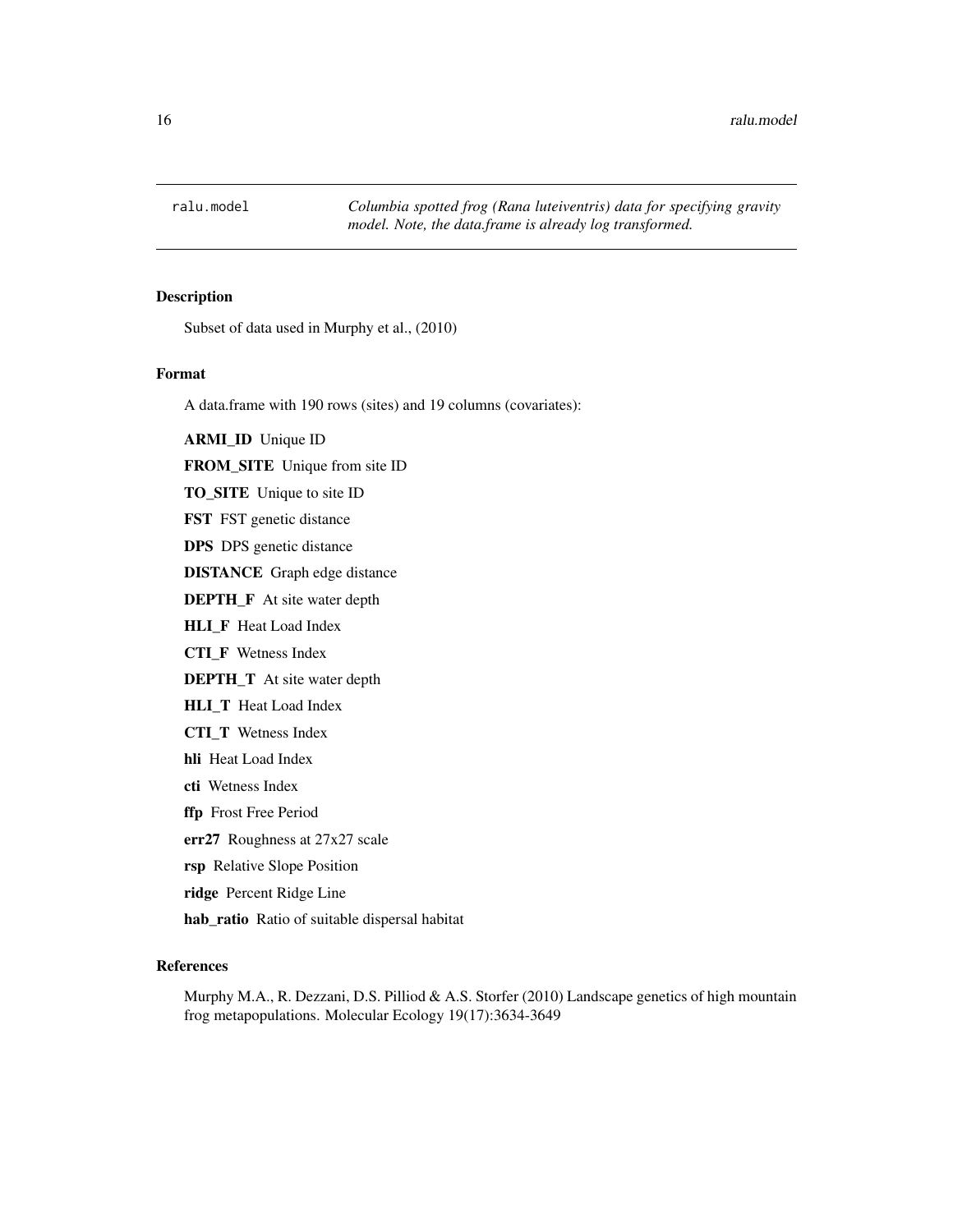<span id="page-16-0"></span>ralu.site *Subset of site-level spatial point data for Columbia spotted frog (Rana luteiventris)*

# Description

Subset of data used in Murphy et al., (2010)

#### Format

A SpatialPointsDataFrame with 31 obs. of 17 variables:

SiteName Unique site name

Drainage Source drainage

Basin source basin

Substrate Wetland substrate

NWI USFWS NWI Wetland type

AREA\_m2 Area of wetland

PERI\_m Perimeter of wetland

Depth\_m Depth of wetland

TDS ...

FISH Fish present

ACB ...

AUC ...

AUCV ...

AUCC ...

AUF ...

AWOOD ...

AUFV ...

# References

Murphy M.A., R. Dezzani, D.S. Pilliod & A.S. Storfer (2010) Landscape genetics of high mountain frog metapopulations. Molecular Ecology 19(17):3634-3649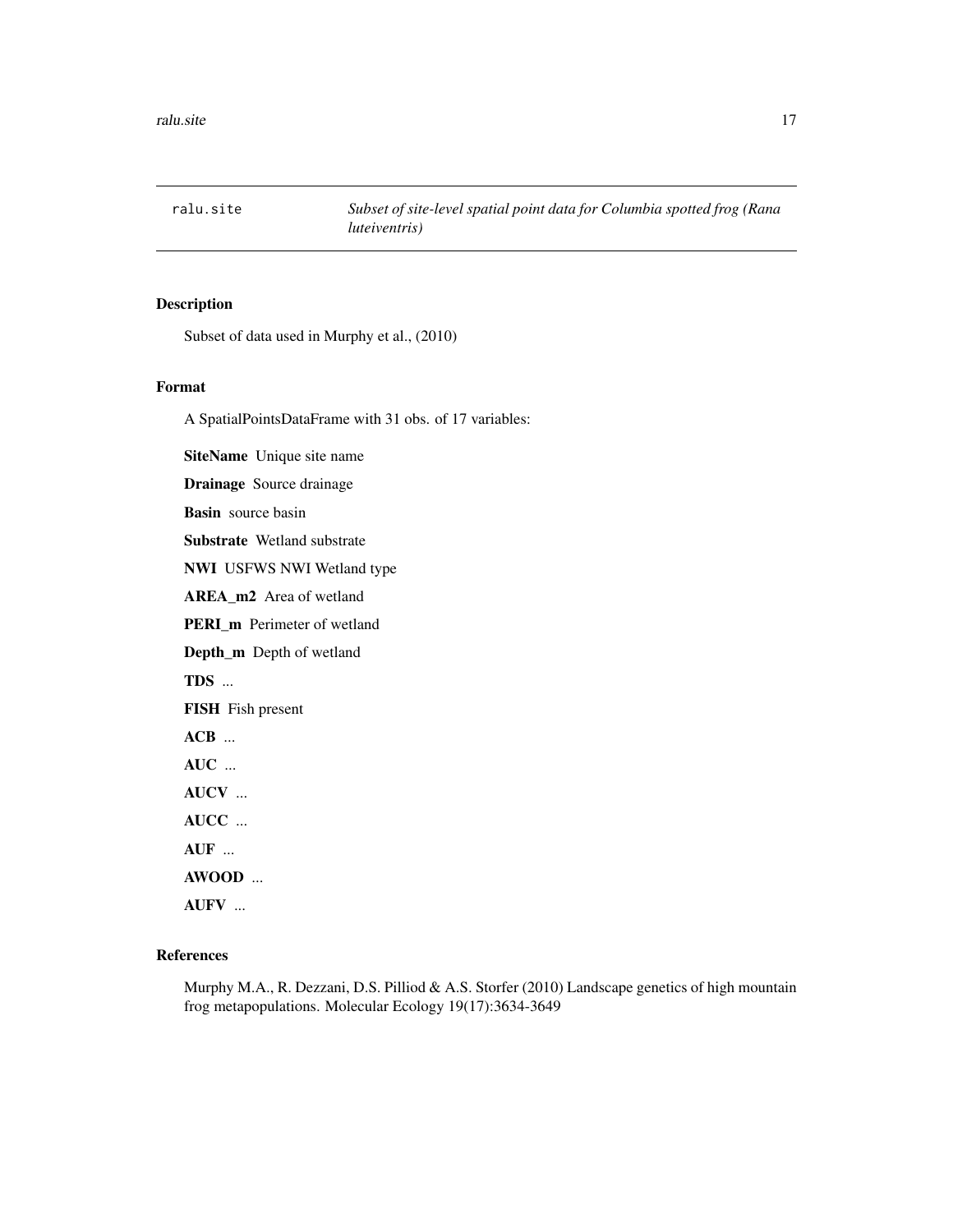<span id="page-17-0"></span>

Subset of data used in Murphy et al., (2010)

#### Format

A raster RasterStack:

rows 426

columns 358 resoultion 30 meter

projection "+proj=utm +zone=11 +datum=NAD83 +units=m +no\_defs +ellps=GRS80 +towgs84=0,0,0"

cti Compound Topographic Index ("wetness")

err27 Elevation Relief Ratio

ffp Frost Free Period

gsp Growing Season Precipitation

hil Heat Load Index

nlcd USGS Landcover

#### References

Murphy M.A., R. Dezzani, D.S. Pilliod & A.S. Storfer (2010) Landscape genetics of high mountain frog metapopulations. Molecular Ecology 19(17):3634-3649

summary.gravity *Summarizing Gravity Model Fits*

# Description

Summary method for class "gravity".

#### Usage

## S3 method for class 'gravity' summary(object, ...)

| object  | Object of class gravity |
|---------|-------------------------|
| $\cdot$ | Ignored                 |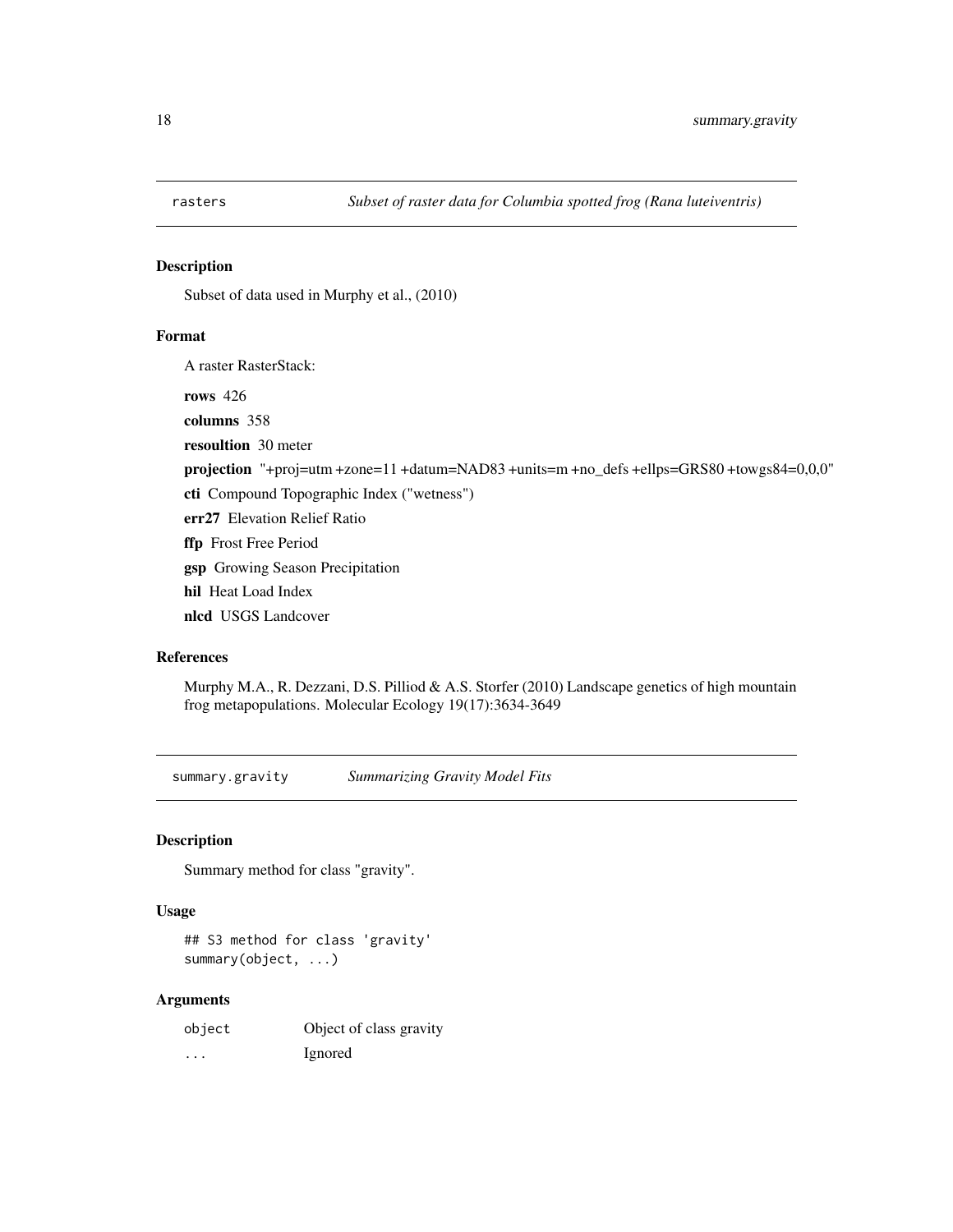# summary.gravity 19

# Note

Summary of lme or lm gravity model, AIC, log likelihood and Root Mean Square Error (RMSE) of observed verses predicted